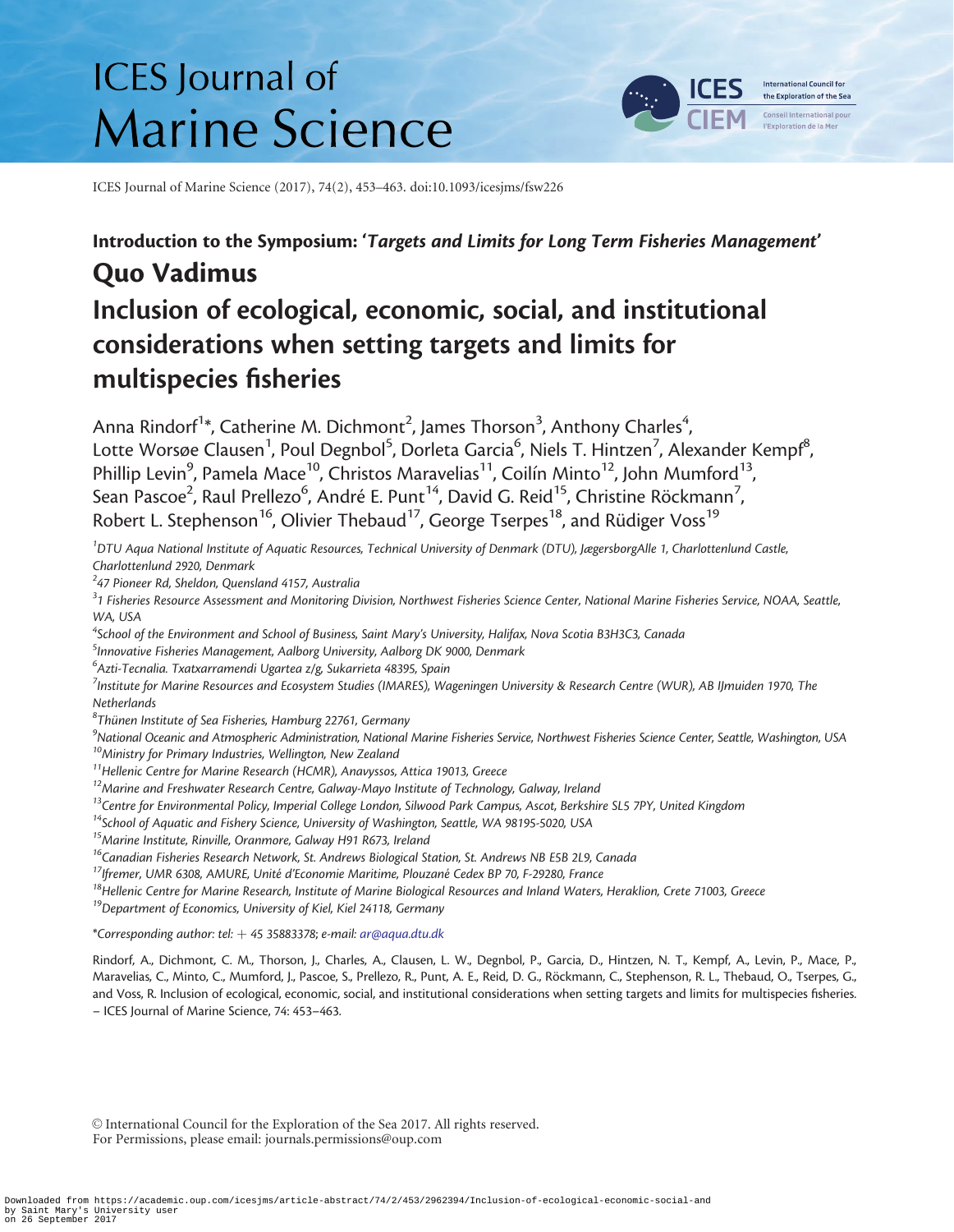Received 11 May 2016; revised 15 November 2016; accepted 17 November 2016; advance access publication 28 January 2017.

Targets and limits for long-term management are used in fisheries advice to operationalize the way management reflects societal priorities on ecological, economic, social and institutional aspects. This study reflects on the available published literature as well as new research presented at the international ICES/Myfish symposium on targets and limits for long term fisheries management. We examine the inclusion of ecological, economic, social and institutional objectives in fisheries management, with the aim of progressing towards including all four objectives when setting management targets or limits, or both, for multispecies fisheries. The topics covered include ecological, economic, social and governance objectives in fisheries management, consistent approaches to management, uncertainty and variability, and fisheries governance. We end by identifying ten ways to more effectively include multiple objectives in setting targets and limits in ecosystem based fisheries management.

Keywords: ecosystem-based fisheries management, multiple objectives, reference points, sustainability, variability.

#### Introduction

Targets and limits are at the core of the scientific advice supporting decision-making of fisheries managers [\(Mace, 1994\)](#page-8-0). The purpose of targets and limits is to operationalize how fisheries management decisions reflect societal priorities, which range from fish stock and ecological conservation objectives to economic and social goals. Targets define the goals that management aims to achieve, whereas limits define the boundaries of unacceptable or unsustainable conditions. Accompanying a given limit is an associated (low) level of accepted risks of exceeding the limit, whereas targets should be achieved on average, with equal or near-equal probabilities of being on either side of the agreed metric.

Guidelines for the selection of targets and limits for long-term fisheries management have varied from the target of obtaining the maximum sustained yield (MSY), as formalized in the 1950s (Schaefer, 1954, 1957), to limits being set to avoid stock collapse in the 1980s and 1990s [\(Garcia, 1995\)](#page-8-0) and back to maximizing sustainable yield as the largest yield that can be taken as a longterm average ([Mace, 2001](#page-8-0); [Smith and Punt, 2001\)](#page-9-0). Recent research has centred on defining targets to obtain the largest longterm average yield, and limits to ensure sustainability in an ecosystem context (i.e. the Ecosystem Approach to Fisheries, [FAO,](#page-8-0) [2003;](#page-8-0) Zabel et al.[, 2003\)](#page-10-0) and identifying 'satisficing' (rather than maximizing) management strategies (e.g. [Martinet](#page-8-0) et al., 2007; [Miller and Shelton, 2010\)](#page-8-0). The above initiatives focused largely on biological and ecological aspects, although socio-economic considerations have increasingly been included in more recent years [\(Martinet](#page-8-0) et al., 2007). However, recent legislation in many nations calls for policies that simultaneously apply ecological, economic, social, and governance objectives ([Garcia, 2003\)](#page-8-0). Unfortunately, the majority of targets and limits continue to be defined on a single stock basis using stock-specific information only and hence excluding wider ecological, economic, social, and governance objectives.

The original static and deterministic MSY target evolved when variability in stock productivity was seen to be a predominant feature of fully exploited stocks, leading to economic and social problems in fishing communities (Degnbol, [Supplementary ma](http://icesjms.oxfordjournals.org/lookup/suppl/doi:10.1093/icesjms/fsw226/-/DC1) [terial\)](http://icesjms.oxfordjournals.org/lookup/suppl/doi:10.1093/icesjms/fsw226/-/DC1). To counter this, maintaining stable catches from existing fisheries was a priority. In this interpretation, MSY was incorporated into the United Nations Convention on the Law of the Sea in 1982 and progressively into national, regional, and international fisheries policies and legislation. MSY was based on the productivity of individual species, ignoring interactions with/in the fishing process, and aiming to maximize the weight or value of landings under assumptions of constant vital rates (Mace, [Supplementary material](http://icesjms.oxfordjournals.org/lookup/suppl/doi:10.1093/icesjms/fsw226/-/DC1)). Over time, it became clear that the assumptions of constancy and independence in vital processes are rarely fulfilled and that a dynamic approach is necessary if interactions among species and with their environment are to be considered [\(Fogarty, 2014](#page-8-0)). Trade-offs among different targets may be addressed, for example, by maximizing total yield (e.g. landings in tonnes or value; Smith et al.[, 2011;](#page-9-0) [Jacobsen](#page-8-0) et al., 2014), but this does not ensure the sustainability of individual stocks ([Gislason, 1999;](#page-8-0) Voss et al.[, 2014\)](#page-10-0). Further, obtaining the maximum yield does not provide the maximum value of fisheries in a single species sense, and even less so in a multispecies sense ([Christensen, 2010;](#page-7-0) [Hilborn](#page-8-0) et al., 2015). The need to trade off these various considerations triggered arguments for including economic and social considerations explicitly in management objectives [\(Charles, 2001](#page-7-0); [Hilborn, 2007](#page-8-0); [Fogarty, 2014](#page-8-0); [Hilborn](#page-8-0) et al.[, 2015](#page-8-0); [Prellezo and Curtin, 2015](#page-9-0)), thus aiming to encompass all four pillars of sustainability: ecological, economic, social and institutional/governance ([Garcia, 2003\)](#page-8-0).

Here, we examine the latest progress on the scientific basis for including ecological, economic, social and institutional objectives in management advice, aiming to identify ways to advance sustainable development to meet the needs of the present and (near) future without compromising the ability of future generations to meet their own needs [\(World Commission on Environment and](#page-10-0) [Development,](#page-10-0) 1987). The analysis arose out of the international ICES/Myfish Symposium on Targets and Limits for Long Term Fisheries Management [\(www.myfishproject.eu](http://www.myfishproject.eu)). Input to this paper was provided through presentations at the symposium and referenced by the name of the presenter. The presentations are summarized in the [Supplementary material](http://icesjms.oxfordjournals.org/lookup/suppl/doi:10.1093/icesjms/fsw226/-/DC1). Further input was derived from group discussions, using randomly chosen groups and following a semi-structured plan, and written 'free text' comments provided by participants following each session. This article uses these inputs to highlight issues relevant to holistically addressing ecosystem-based fisheries management by improving (1) ecological, economic, social and governance sustainability in fisheries management, (2) internally consistent targets and limits for management, (3) mechanisms for addressing uncertainty and variability, and (4) effective governance.

# Ecological, economic, social, and governance sustainability in fisheries management

Ecological sustainability encompasses sustainability of both exploited and non-exploited species, as well as sustainability of ecosystems overall. A key focus in sustainability of commercially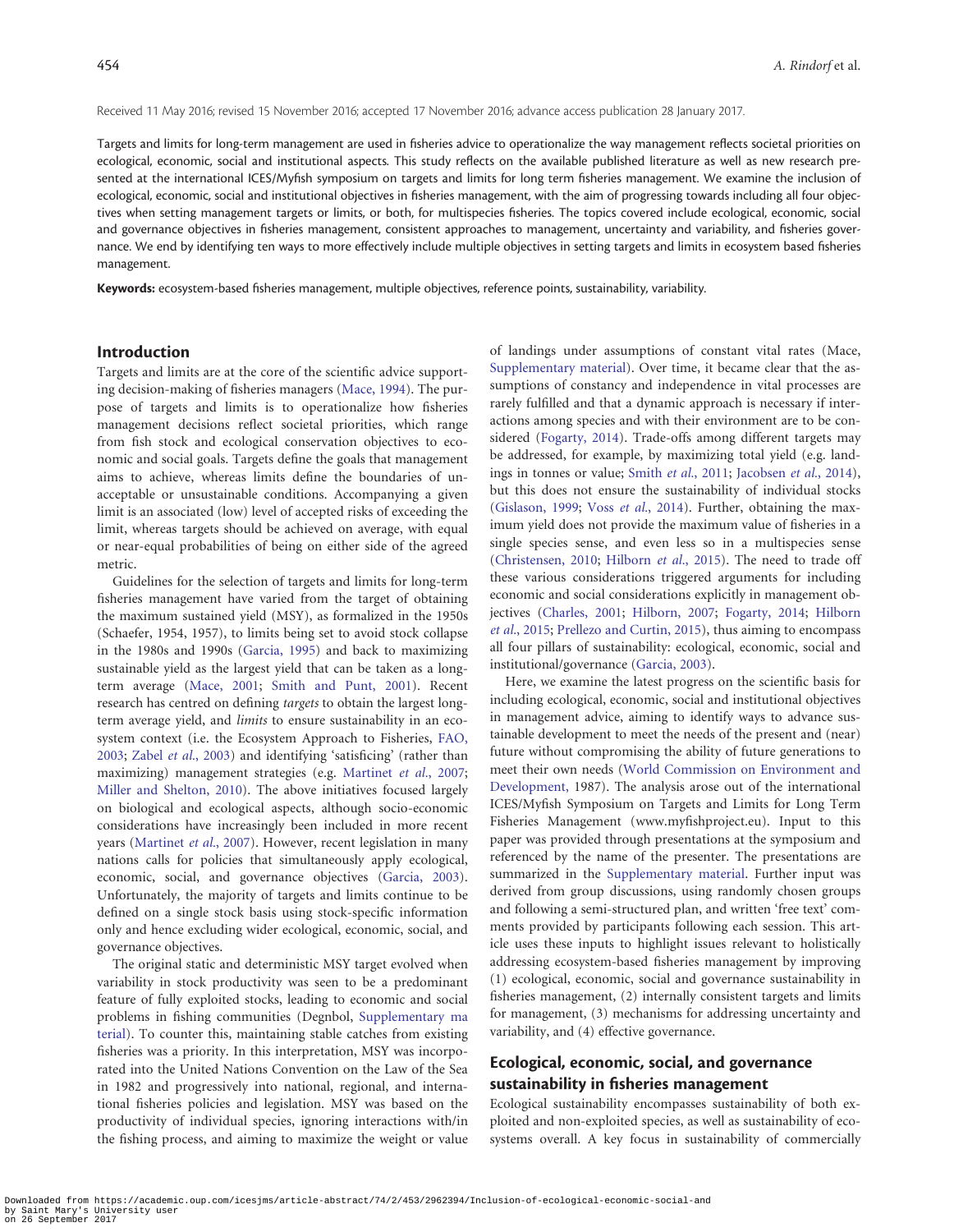exploited species is the management of trade-offs related to multispecies and mixed fisheries, where fished stocks are intricately linked to one another and to other ecosystem components through either a multispecies food web or technical interactions in the fishing process. Ecological and yield trade-offs occur across a range of levels of fishing effort (Cubillos et al.; Duplisea; Hidalgo et al.; Smout et al.; Vinther, [Supplementary material;](http://icesjms.oxfordjournals.org/lookup/suppl/doi:10.1093/icesjms/fsw226/-/DC1) [Gachias](#page-8-0) et al., 2017), introducing the need for policy decisions. In a multispecies context, there is no single combination of fishing mortalities for different stocks that provides MSY for all species simultaneously (Dolder et al.; Reeves and Thorpe; Vinther et al., [Supplementary material](http://icesjms.oxfordjournals.org/lookup/suppl/doi:10.1093/icesjms/fsw226/-/DC1); [Gachias](#page-8-0) et al., 2017). Accounting for stock productivity and ecosystem trade-offs is key to providing reliable advice and to avoiding unrealistic expectations (such as yields or biomass levels that cannot be reached), as dynamic interactions between stocks are fundamental properties of ecosystems. Further, it is essential to be able to provide fisheries advice that does not compromise the sustainability of non-exploited ecosystem components. This means that management is more likely to meet policy objectives if it incorporates these interactions than would be the case if advice was just given from a single species perspective.

Economic objectives such as maximum economic yield (MEY) lead to additional complexity; their consideration requires additional analytical and advisory effort to quantify trade-offs between ecological and economic considerations, such as the exploitation of sensitive species and the resulting net revenue from fishing [\(Garcia](#page-8-0) et al., 2017; Smout et al., [Supplementary ma](http://icesjms.oxfordjournals.org/lookup/suppl/doi:10.1093/icesjms/fsw226/-/DC1) [terial\)](http://icesjms.oxfordjournals.org/lookup/suppl/doi:10.1093/icesjms/fsw226/-/DC1), or the speed at which overexploited stocks are allowed to rebuild (Hamon et al.; Henriquez et al., [Supplementary material](http://icesjms.oxfordjournals.org/lookup/suppl/doi:10.1093/icesjms/fsw226/-/DC1)). Often, the trade-offs between, for example, employment and net revenue can also be investigated (Voss et al.[, 2014](#page-10-0); [Merino](#page-8-0) et al., [2015;](#page-8-0) [Quetglas](#page-9-0) et al., 2016; Hoff and Frost; Mahevas et al.; Tserpes et al., [Supplementary material;](http://icesjms.oxfordjournals.org/lookup/suppl/doi:10.1093/icesjms/fsw226/-/DC1) Kempf et al.[, 2016,](#page-8-0) [Supplementary material](http://icesjms.oxfordjournals.org/lookup/suppl/doi:10.1093/icesjms/fsw226/-/DC1)). The Australian experience with implementing such reference points (e.g. Dichmont et al., 2010) shows that substantial additional complexities, relating for example to the specification of acceptable transition paths, treatment of prices and costs, and the identification of proxies in data-poor con-texts, must be addressed [\(Pascoe](#page-9-0) et al., 2014; Hamon et al.; Henriquez et al., [Supplementary material](http://icesjms.oxfordjournals.org/lookup/suppl/doi:10.1093/icesjms/fsw226/-/DC1); [Pascoe](#page-9-0) et al., 2017).

In contrast, social objectives in management seem quite far from being integrated into the current fisheries management approach on a routine and tactical basis, despite a wealth of research on the topic (e.g. [Charles, 1988](#page-7-0); [Aanesen](#page-7-0) et al., 2014; [Hoefnagel](#page-8-0) et al.[, 2015](#page-8-0); Northridge, [Supplementary material](http://icesjms.oxfordjournals.org/lookup/suppl/doi:10.1093/icesjms/fsw226/-/DC1)). The integration is challenged by the lack of approaches to couple knowledge gained from qualitative and quantitative methods [\(Haapasaari](#page-8-0) et al.[, 2012;](#page-8-0) Röckmann et al., 2015), and the lack of well defined and broadly agreed social objectives and associated indicators ([Pascoe](#page-9-0) et al., 2014, [2015](#page-9-0); [Brooks](#page-7-0) et al., 2015; [Pascoe](#page-9-0) et al., 2017). Social goals, while often included in legislation and policy, tend to be defined in broad, non-quantified terms, and require further articulation to be made operational. Variation in the views of different stakeholders of the importance, magnitude and direction of alternative social goals raises the question of who should define goals and what process should be used to set objectives (Mumford et al., [Supplementary material](http://icesjms.oxfordjournals.org/lookup/suppl/doi:10.1093/icesjms/fsw226/-/DC1); [Pascoe](#page-9-0) et al., [2017;](#page-9-0) [Rindorf](#page-9-0) et al., 2016), particularly in the case where not all stakeholders are local (Drakou and Pendleton, [Supplementary](http://icesjms.oxfordjournals.org/lookup/suppl/doi:10.1093/icesjms/fsw226/-/DC1) [material\)](http://icesjms.oxfordjournals.org/lookup/suppl/doi:10.1093/icesjms/fsw226/-/DC1). Providing operational goals and including these in mainstream management requires a substantial dedicated effort.

High-level governance objectives are specified in many policy documents. An example is the base regulation of the EU Common Fisheries Policy (EC 2013), which states in legal text that certain 'principles (of good governance) include decisionmaking based on best available scientific advice, broad stakeholder involvement, and a long-term perspective'. Such requirements for evidence-based decision-making, inclusiveness and ultimately legitimacy are commonplace and have been increasingly incorporated in the study of natural resource management systems in coastal and marine domains (Dutra et al.[, 2015\)](#page-7-0). The issue is, therefore, not whether such objectives have been stated, but whether they are implemented in substance. This divide is highlighted by the large emphasis made by stakeholders on process [\(Rindorf](#page-9-0) et al., 2016).

## Defining internally consistent targets and limits for management

When objectives have been agreed for all four pillars, two major challenges are (1) reaching agreement on what should be considered targets and limits within ecosystem-based management, followed by (2) providing advice that is internally consistent with all stated objectives whenever possible and clearly demonstrates conflicts when it is not. Often, internal consistency between reference points is low or non-existent, and advice focuses on tradeoffs among objectives. However, MSY reference points are frequently derived from relationships showing little change in yield over a range of fishing mortalities, reducing the change in longterm yield by deviating slightly from the agreed reference points [\(Gaichas](#page-8-0) et al., 2017, this issue; [Rindorf](#page-9-0) et al., 2017, this issue; Vinther et al., [Supplementary material](http://icesjms.oxfordjournals.org/lookup/suppl/doi:10.1093/icesjms/fsw226/-/DC1)). In practice, the trade-offs are, therefore, often less stringent than they would appear and there are broader choice sets enabling multiple objectives to be satisfied than expected at first glance.

A realizable pathway to include at least multispecies trade-offs in management targets could be 'Pretty Good Yield' (PGY) and the multispecies version 'Pretty Good Multispecies Yield' (PGMY) ([Hilborn, 2010;](#page-8-0) [Rindorf](#page-9-0) et al., 2017, this issue). PGY is defined as achieving at least a specified high percentage of the MSY while allowing scope for achieving additional objectives. This definition leads to ranges of MSY-related fishing mortalities that bracket  $F_{MSY}$  rather than point estimates, and thus adds flexi-bility in achieving multiple targets [\(Rindorf](#page-9-0) et al., 2017, this issue). MSY-based PGMY ranges may provide a way to account for mixed fisheries, ecosystem issues and possibly economic considerations to allow policy makers to address 'choke' species issues, while providing scientific limits to policy choices. This can also provide a formal way to integrate annual fluctuations of all stocks and fleets in mixed fisheries (Garcia et al.[, 2017;](#page-8-0) [Ulrich](#page-9-0) et al.[, 2017](#page-9-0), this issue), and may represent a way forward for European fisheries management to bridge across ecosystem objectives and technical interactions. On the other hand, there are situations where simultaneous good yields of different stocks cannot be achieved or where ecological, economic, and social objectives conflict ([Rindorf](#page-9-0) et al., 2017, this issue). Further, social objectives may not be directly related to fishing pressure and, therefore, a 'Pretty Good Social Yield' may not be ensured by defining specific combinations of fishing mortalities.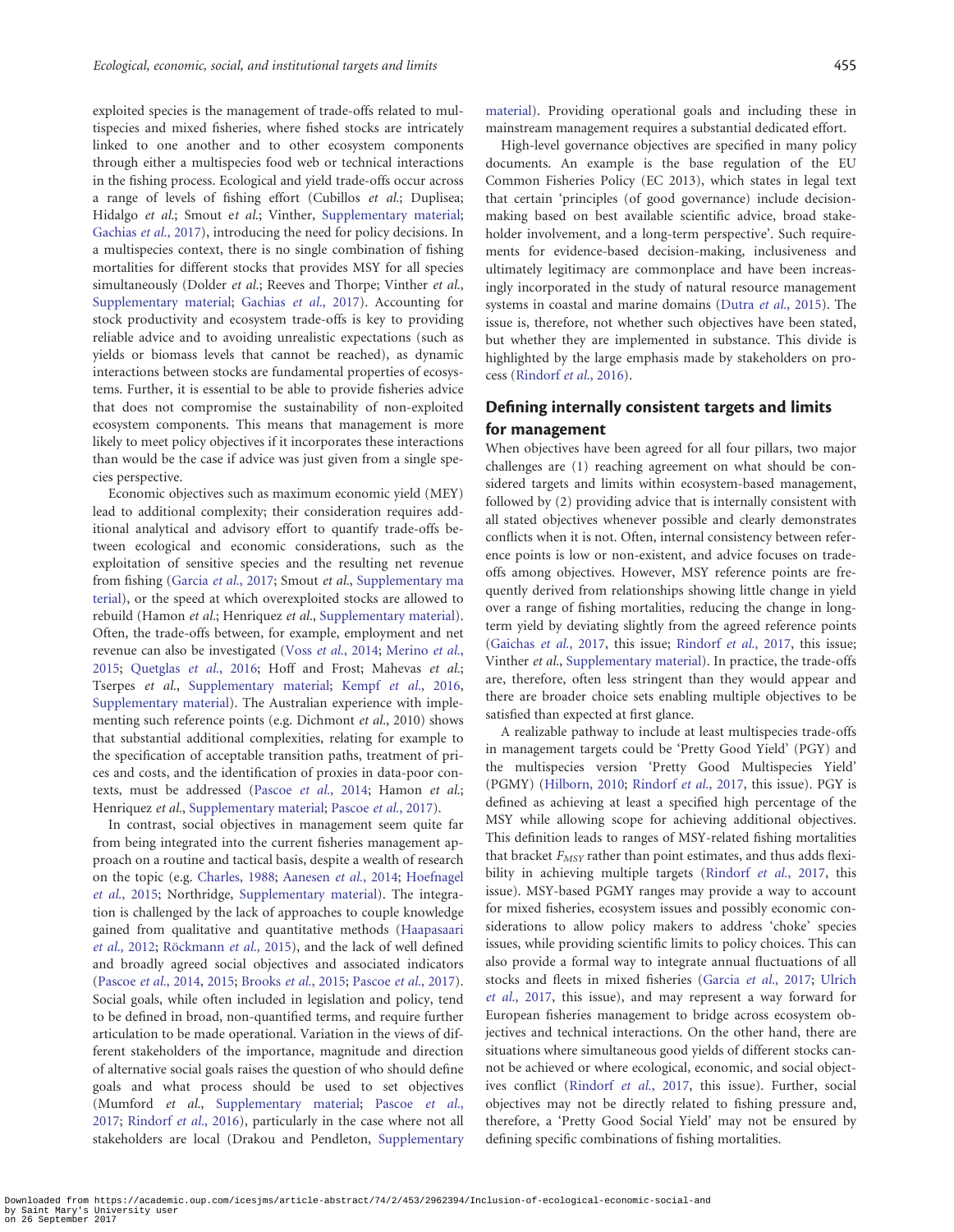Achieving governance objectives can be challenging. One example of the complexity involved is the problem arising when defining trade-offs among conflicting objectives. Regional differences in preferred objectives are substantial, and no poll or focus group can be considered as having the 'correct' or 'universal' set of opinions and values (Levin et al.[, 2015](#page-8-0); [Pascoe](#page-9-0) et al., 2017; [Rindorf](#page-9-0) et al., 2016). Hence, the decision on which stakeholders (here including scientists, representatives of the fishing industry and non-governmental organizations, and managers) should be invited to define objectives is critical to the outcome [\(Aanesen](#page-7-0) et al.[, 2014](#page-7-0)), and as a consequence is specified in policies in many jurisdictions. Examples include the composition of Regional Fishery Management Councils in the USA ([US, 2007\)](#page-9-0) and Australian Management Advisory Committees [\(Smith](#page-9-0) et al., [1999\)](#page-9-0). An adequate participatory involvement in the process of designing the rules and processes of management is key to good governance [\(Link, 2010](#page-8-0); [Dutra](#page-7-0) et al., 2015; Long et al.[, 2015](#page-8-0); [Sampedro](#page-9-0) et al., 2017; Mumford et al.; Stephenson, [Supplementary material](http://icesjms.oxfordjournals.org/lookup/suppl/doi:10.1093/icesjms/fsw226/-/DC1)).

Scientific presentations often use Decision Support Tools, such as traffic lights or other graphical distillations of complex multiple objectives [\(Punt, 2017;](#page-9-0) [Pascoe](#page-9-0) et al., 2017; [Kempf](#page-8-0) et al., [2016;](#page-8-0) [Supplementary material\)](http://icesjms.oxfordjournals.org/lookup/suppl/doi:10.1093/icesjms/fsw226/-/DC1). Such decision support tools can be quantitative, qualitative, or mixed, showing scenario comparisons to allow an informed decision when there is no single or clear optimal path. Successful decision support tools are generally developed on an appropriate platform for collaboration among all stakeholders and should be embedded in the governance structures (Rehr et al.[, 2014;](#page-9-0) Levin et al.[, 2015](#page-8-0)). The user of the tools should be able to tease out operational trade-offs as well as critical model assumptions, uncertainties and robustness of results. The complexity in presenting trade-offs on chosen objectives depends on which indicators are used to demonstrate these. Together with greater development and use of decision support tools, selecting a limited number of crucial indicators may aid in enhancing the clarity of advice and reducing the risk of disjunction between scientific representations and management reality. Decision-makers and other stakeholders often have very little time to consider key implications of their decisions, and are being called on to make decisions in fields in which they have limited experience. Lengthy narratives or series of tables are unlikely to be closely scrutinized and are hence of limited value. Further, it is important to overcome the tendency of scientists to communicate in a highly technical language, focussed on detail rather than the larger picture. Making results understandable for a non-technical audience, and ensuring that the message transmitted is interpreted in accordance with expectations, requires a dedicated effort (Levontin et al., [Supplementary material\)](http://icesjms.oxfordjournals.org/lookup/suppl/doi:10.1093/icesjms/fsw226/-/DC1). For example, communication of the consequences of different management measures and understanding of inherent trade-offs is essential for decision-making (Hintzen et al., [Supplementary material\)](http://icesjms.oxfordjournals.org/lookup/suppl/doi:10.1093/icesjms/fsw226/-/DC1). Natural, economic, and social scientists are influential in decision-making and need to take responsibility that their message can be perceived as intended. Overall, there is a need for all participants to use common language, as well as to ensure that open and transparent communication covers the entire advice and decision-making process, including a double check of agreements and iterative loops for feedback. Equally, other stakeholders will need to make their objectives clear, rather than objecting to science advice after the facts are presented.

#### Addressing uncertainty and variability

Ecological, economic, and social circumstances change over time and these changes affect scientific advice and management outcomes. While ecological and fisheries processes are frequently assumed to be constant, in reality, they may exhibit temporal variation and hence affect the quantitative levels of management metrics such as MSY [\(Table 1](#page-4-0)). Evaluating the likely impact of changes in fisheries management regulations has a long history in fisheries science [\(Hilborn and Walters, 1992](#page-8-0); [Charles, 1995](#page-7-0)), although there is a need for greater focus on the potential impact of varying economic or social conditions for fishers and other stakeholders. Recent research efforts have sought to include this in the evaluation of trade-offs associated with alternative management strategies ([Doyen](#page-7-0) et al., 2012; [Hamon](#page-8-0) et al., 2013; [Gourguet](#page-8-0) et al.[, 2014](#page-8-0)), in some cases using elasticity analysis (e.g. Röckmann et al., 2009; Thorson et al., in press) and Monte Carlo simulation [\(Haltuch and Punt, 2011\)](#page-8-0). The ICES/Myfish symposium identified three main considerations around variability that require further attention: the need to communicate 'uncertainty' and 'variability', the importance of considering spatial dynamics and changes in spatial distribution, and the process by which variability is included in policy decisions.

First, it must be recognized that 'uncertainty' and 'variability' arise in all components of the fishery system from ecological to economic, social and governance dimensions. 'Uncertainty' refers to the degree to which our knowledge and understanding of the system is incomplete and hence the status of, for example, the stock or its dynamics being not exactly known (Patterson; Reeves, and Thorpe, [Supplementary material](http://icesjms.oxfordjournals.org/lookup/suppl/doi:10.1093/icesjms/fsw226/-/DC1)). 'Variability' refers to changes in dynamic processes, such as recruitment success and growth or fish prices between years, thereby implying incomplete knowledge of conditions in the coming years. With increased knowledge, uncertainty can be reduced, but usually we are not able to predict the outcomes of variability. It is essential that these two concepts be clearly distinguished when communicating management advice. In particular, while research is needed on variability, this should not be perceived as reflecting high uncertainty and/or lack of understanding of the system on behalf of the scientists ([Charles, 1998\)](#page-7-0). Such a perception may undermine the credibility of scientific advice. In fact, identifying key sources of variability can in some cases allow for increased scientific credibility. For example, accurately accounting for time-varying growth, selectivity, and recruitment has allowed probabilistic population forecasts of Pacific hake to estimate future population size (Hicks *et al.*[, 2014](#page-8-0)). It is important for stakeholders and policy makers to understand that there are different implications of uncertainty and variability in terms of decisions about immediate measures and potential future improvements through the collection of evidence and conducting new research. Conventionally, when scientists have incorporated uncertainty in assessment outputs, information on possible management responses has not been provided. Efforts to rectify this gap have driven recent developments in the evaluation of the bio-economic impacts of alternative management strategies, using stochastic simulation modelling ([Doyen](#page-7-0) et al., 2012; [Gourguet](#page-8-0) et al., 2014).

Identification of spatial dynamics and shifts in species distribution requires the development of adequate sampling methods and indicators. Distributional shifts have previously been highlighted as a key impact of climate change (Schmidt et al., 2009; [Pinsky](#page-9-0) et al.[, 2013](#page-9-0)), and methods to distinguish inter-annual variability,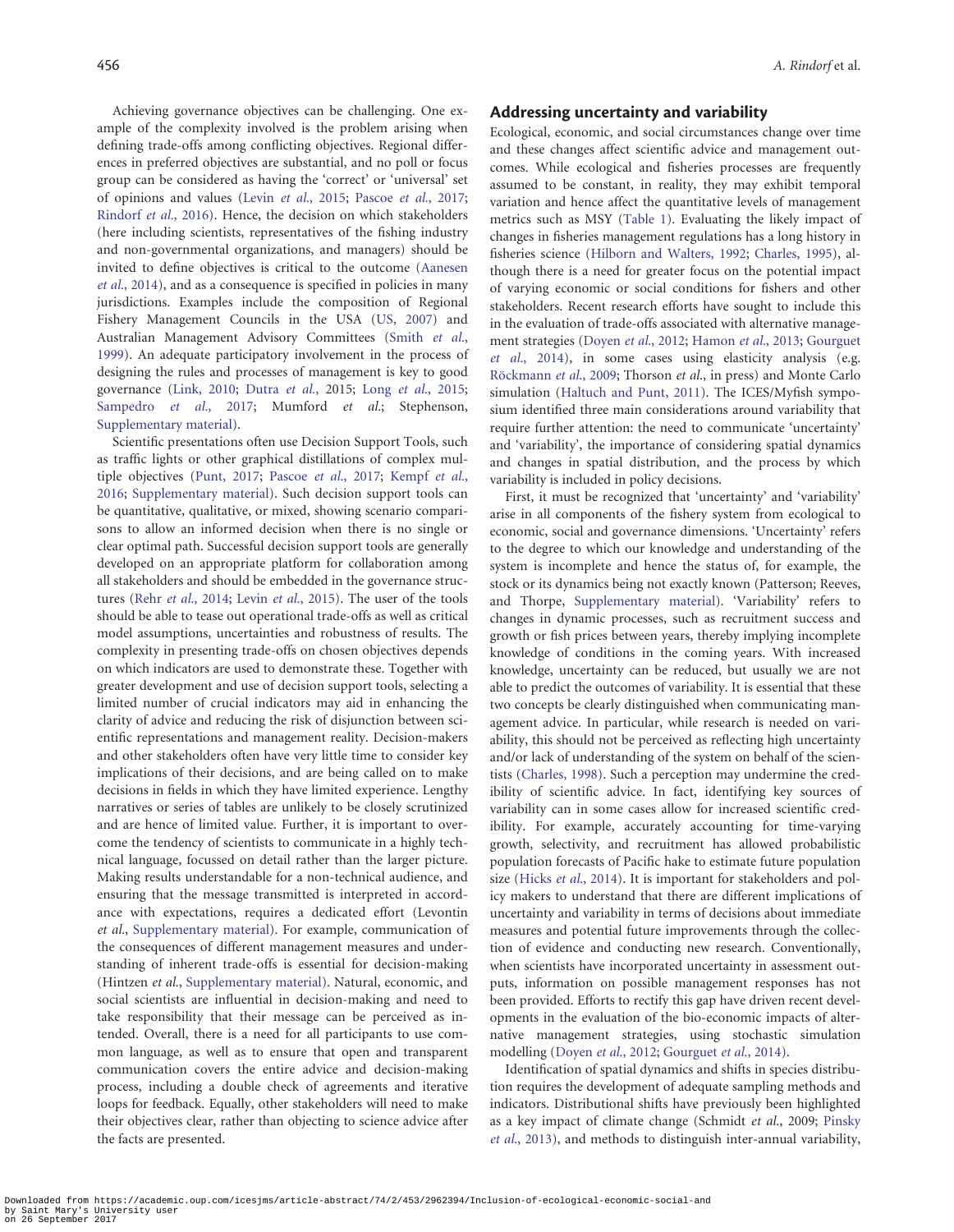| <b>Process</b>                                  | Stock(s) and/or influential factor                                                                                      | Reference                                                                      |
|-------------------------------------------------|-------------------------------------------------------------------------------------------------------------------------|--------------------------------------------------------------------------------|
| Stock recruitment relationship                  | Pacific halibut under different oceanographic regimes                                                                   | Stewart and Martell (2015)                                                     |
|                                                 | North Sea small pelagics and North Sea cod under                                                                        | Beaugrand et al. (2003); Clausen et al.,                                       |
|                                                 | different zooplankton productivity regimes                                                                              | Supplementary material, this article                                           |
| Spatial distribution                            | Atlantic mackerel shifting into Icelandic waters                                                                        | Nøttestad et al. (2016)                                                        |
|                                                 | Big skate in the California Current                                                                                     | Thorson et al., Supplementary material,<br>this article                        |
|                                                 | North Sea stocks at the extremes of their distribution                                                                  | Perry et al. (2005) and Rindorf<br>and Lewy (2006)                             |
| Natural mortality                               | Gulf of St. Lawrence cod                                                                                                | Swain and Benoît (2015)                                                        |
|                                                 | North Sea gadoids and small pelagics                                                                                    | Vinther et al., Supplementary material,<br>this article                        |
|                                                 | Ten species on Georges Bank                                                                                             | Gaichas et al., Supplementary material,<br>this article                        |
| Growth and weight at age                        | Walleye pollock in the eastern Bering Sea                                                                               | lanelli et al. (2015)                                                          |
|                                                 | Small pelagics under different productivity regimes                                                                     | Clausen et al. Supplementary material,<br>this article and Harma et al. (2012) |
|                                                 | Gulf of St. Lawrence cod                                                                                                | Swain et al. (2012)                                                            |
| Fishery selectivity at age                      | North Sea cod                                                                                                           | Nielsen and Berg (2014)                                                        |
|                                                 | Walleye pollock in the eastern Bering Sea                                                                               | lanelli et al. (2015)                                                          |
| Catch composition for<br>multispecies fisheries | US West Coast bottom trawl fishery                                                                                      | Hilborn et al. (2012)                                                          |
| Fishing efficiency                              | Changing technology for fishing in the Australian northern<br>prawn fishery                                             | Bishop et al. (2008) and<br>Pascoe et al. (2012)                               |
|                                                 | Southern North Sea demersal fish                                                                                        | Stäbler et al., Supplementary material,<br>this article                        |
|                                                 | Effect of changing technology in trawl and seine fishing in<br>general, using examples from the North Sea and Australia | Eigaard et al. (2014)                                                          |
| Changes in cost structure                       | Uncertainty regarding the definition of fixed versus variable costs                                                     | Dichmont et al. (2010)                                                         |
|                                                 | Sensitivity of variable costs to different cost-stock elasticities                                                      | Röckmann et al. (2009)                                                         |
| Changes in prices/market<br>demand              | Uncertainty in first-sale prices of fish landed                                                                         | Doyen et al. (2012)                                                            |
|                                                 | Simulated effects of market structure on fish stocks                                                                    | Quaas et al., Supplementary material,<br>this article                          |

<span id="page-4-0"></span>Table 1. Selected examples of temporal variability in processes often assumed to be constant when estimating MSY and MEY related reference points.

density dependence, and climate impacts remain a topic of ongoing research ([Rindorf and Lewy 2012](#page-9-0); Thorson et al., in press; Thorson et al., [Supplementary material\)](http://icesjms.oxfordjournals.org/lookup/suppl/doi:10.1093/icesjms/fsw226/-/DC1). Parallel to this, shifts in the spatio-temporal distribution of fishing fleets can be equally important, and are increasingly being incorporated in impact as-sessments of alternative management interventions ([Berkes](#page-7-0) et al., [2006;](#page-7-0) [Poos and Rijnsdorp, 2007](#page-9-0); [Vermard](#page-9-0) et al., 2008).

Scientists often discuss the consequences of changes in ecological, economic, and social processes for fisheries management. For example, break-point analyses have been used to justify shifts in reference points used for fisheries management [\(Wayte, 2013;](#page-10-0) Punt et al.[, 2014](#page-9-0)) and fisheries scientists can estimate shifts in stock–recruitment relationships, where these changes signal a change in MSY ([Minto](#page-8-0) et al., 2013; [Vert-pre](#page-10-0) et al., 2013, [Cadigan](#page-7-0) [and Wang, 2016;](#page-7-0) Cadigan et al.; Clausen et al.; Cubillos and Curin-Osorio; Licandeo et al.; Minto, [Supplementary material](http://icesjms.oxfordjournals.org/lookup/suppl/doi:10.1093/icesjms/fsw226/-/DC1)) or MEY (Quaas et al.; Stäbler et al., [Supplementary material](http://icesjms.oxfordjournals.org/lookup/suppl/doi:10.1093/icesjms/fsw226/-/DC1)). However, research is ongoing regarding the trade-offs of responding or not responding to changing productivity, given the difficultly of definitively identifying these. For example, a regimebased harvest control rule will sometimes identify a regime-shift when none exists, and, therefore, lead to over- or under-utilization, while a time-invariant harvest control rule will sometimes attempt to rebuild a fish stock to a level that is not possible given present environmental conditions [\(Haltuch and Punt, 2011;](#page-8-0)

[Szuwalski and Punt, 2013](#page-9-0)). Such cases affect the acceptance among managers of changing fisheries targets and limits over time.

Including variability in policy decisions is particularly challenging, and there is a strong need for awareness, assessment, and dissemination of information about variability in economic, social, and institutional aspects of a fishery [\(Punt, 2017](#page-9-0)). Policy frameworks are in effect often based on deterministic equilibrium models and hence an implicit notion that reference points are constants (UN Fish Stocks Agreement 1995; EC 2013). This is partly a result of the often lengthy policy process preceding the agreement on reference points, a fact that is often not appreciated by scientists, who tend to be more focused on the sensitivity of the reference points to underlying assumptions. Scientists may perceive changes in reference points to be a fundamental aspect of the system, which should be incorporated into management decisions as they occur [\(Gaichas](#page-8-0) et al., 2017, this issue). However, managers and other stakeholders may view this as reflecting the inability of scientists to estimate the relevant constants to inform long lasting advice—and as such reflecting poor knowledge or previous errors rather than environmental change. To bridge this divide, scientists and other stakeholders should collaborate to identify and communicate the ecological and fisheries processes that may vary over time, as well as a realistic estimate of the time required to accommodate such changes in the management system (Bailey; Rindorf and Fisher, [Supplementary material](http://icesjms.oxfordjournals.org/lookup/suppl/doi:10.1093/icesjms/fsw226/-/DC1); [Bailey](#page-7-0) et al., 2017).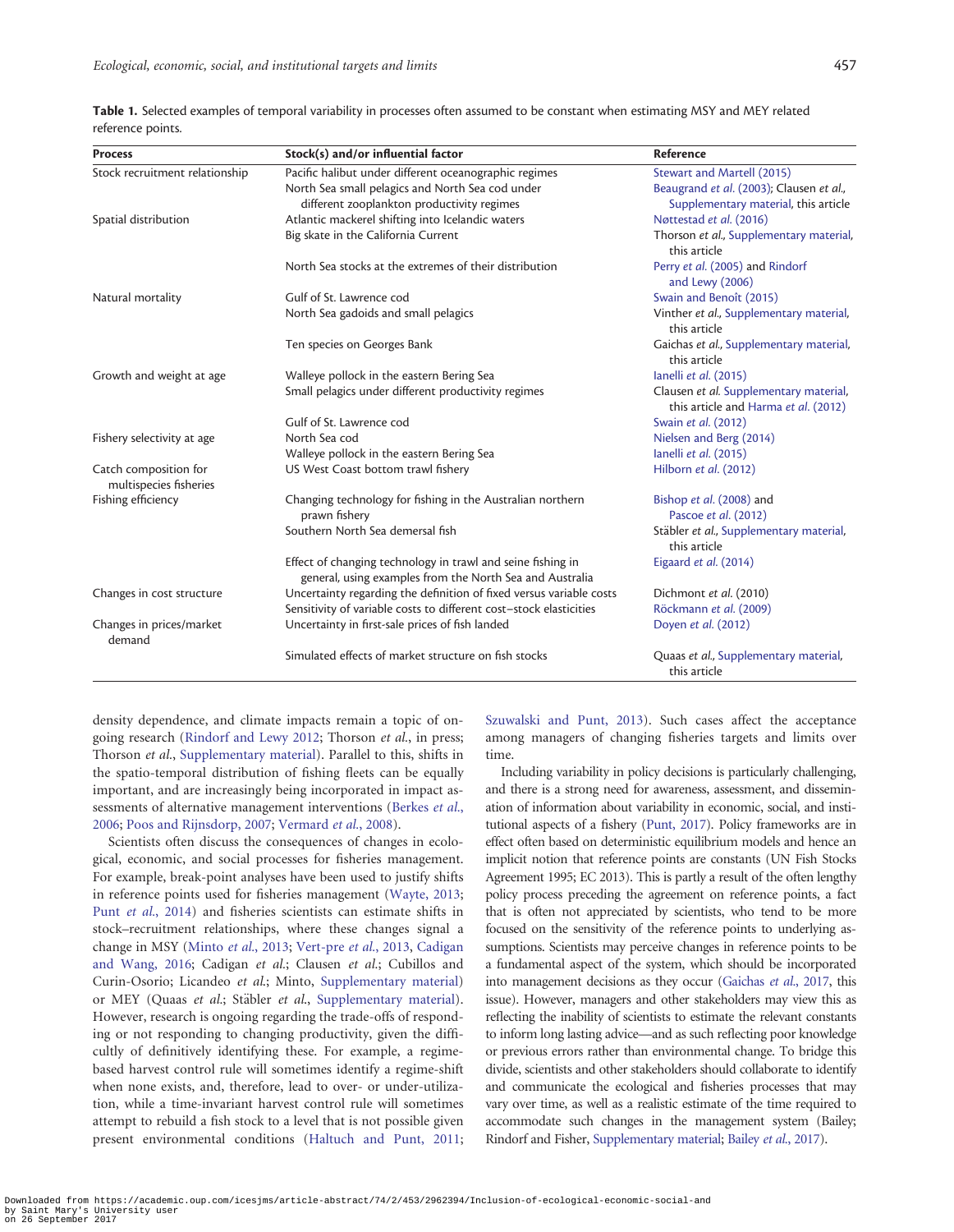The likely magnitude of variation over time in values such as productivity can be estimated [\(Thorson](#page-9-0) et al., 2014; Thorson and Minte-Vera, in press), along with the associated relative sensitivity to variation of stock assessment models or fisheries management performance [\(Lorenzen, 2016\)](#page-8-0). This public process may make the response to temporal variation both more transparent and more acceptable to managers, although there is no guarantee of this (Gray et al.[, 2012\)](#page-8-0). A transparent process would also help in the coordination of data collection, survey design, and statistical analysis necessary when investigating time-variation in ecological, economic, or social processes. For example, if a transparent process identified natural mortality as the most important time-varying process, data collection could then prioritize the estimation of predator diets. Implementation of Management Strategy Evaluation (MSE) approaches has shown the benefits of stakeholder involvement in all stages of the fisheries management process (Smith et al.[, 1999;](#page-9-0) Dutra et al[., 2015](#page-7-0)), and recent research effort in this domain emphasizes the importance of methods that may assist the process of stakeholder engagement in the face of uncertainty (Thébaud et al., 2014).

#### Effective governance

The approaches to achieving effective governance considered at the ICES/Myfish symposium focused on two major themes: operationalizing collaborative management and effective governance structures.

#### Operationalizing collaborative management

Collaborative approaches to management include those that inform decision makers as well as those where the collaborative mechanism is the formal decision-making structure. They have multiple advantages, including increased transparency of scientific advice, greater inclusion of economic and social concerns, inclusion of local knowledge, as well as the potential for increased value of fisheries (Bailey; Linnane et al.; Rindorf and Fisher, [Supplementary material](http://icesjms.oxfordjournals.org/lookup/suppl/doi:10.1093/icesjms/fsw226/-/DC1); [McGarvey](#page-8-0) et al., 2017; Bailey et al.[, 2017\)](#page-7-0). Further, the gradual incorporation of collaborative methods has often substantially increased the trust among stakeholder groups, improving communication and mutual understanding [\(Mackinson and Wilson, 2014](#page-8-0); Charles; Stephenson, [Supplementary material\)](http://icesjms.oxfordjournals.org/lookup/suppl/doi:10.1093/icesjms/fsw226/-/DC1). It has often proven challenging to find an appropriate role for participants that recognizes the need for them to assist in an informed decision-making process without introducing their own bias towards specific objectives—but this has nevertheless been attempted in some cases [\(Schwach](#page-9-0) et al., 2007; [Wilson, 2009](#page-10-0)).

The process by which participants in collaborative management decision-making are included is key to the outcome. In many cases, stakeholder composition is determined by policy makers, and it sometimes seems that the invitation list for collaborations has focused on industry representatives, whereas other groups, such as NGOs, have less often been invited. Further, even among those invited, some may be unable to participate, for example, due to lack of resources, such as funding or time ([Jacobsen](#page-8-0) et al., 2011). The result of this is likely to be that scientists and well-funded industry representatives are more aware of recent developments and scientific issues than other stakeholder groups, potentially introducing a bias towards views of only some stakeholder groups.

Finally, it is important to maintain the level of trust in the process. Even in cases where trust is initially high among parties, cases where the final decision is undesirable may decrease the general trust and satisfaction in the process if participants fail to accept that a trustworthy process may yield an outcome which is unsatisfactory to individual stakeholders (Rindorf and Fisher, [Supplementary material\)](http://icesjms.oxfordjournals.org/lookup/suppl/doi:10.1093/icesjms/fsw226/-/DC1). A special instance of this is where there is an expectation on behalf of a stakeholder that science will support specific decisions, such as the expectation by local industry that local scientists will support local socioeconomic considerations (Rindorf and Fisher, [Supplementary material](http://icesjms.oxfordjournals.org/lookup/suppl/doi:10.1093/icesjms/fsw226/-/DC1)) or the expectations by eNGO representatives that scientists will support ecosystem sustainability concerns (Knigge et al.; Veitch et al., [Supplementary material](http://icesjms.oxfordjournals.org/lookup/suppl/doi:10.1093/icesjms/fsw226/-/DC1)). Occasionally, managers attempt to achieve rapid answers by bypassing the collaborative process and simply asking scientists for their opinion on the most appropriate strategy [\(Punt, 2017](#page-9-0)). It is imperative that the role of scientists is made clear from the outset of the collaboration to maintain a clear division between policy decisions and scientific assessments, specifying that the decision on specific trade-offs is a policy decision. Hence, obtaining a functioning collaborative environment is an ongoing effort, which goes beyond identifying participants for the process (Bailey; Rindorf and Fisher; Stephenson, [Supplementary material](http://icesjms.oxfordjournals.org/lookup/suppl/doi:10.1093/icesjms/fsw226/-/DC1); [Bailey](#page-7-0) et al., 2017).

#### Effective governance structures

Governance structures, that favour stakeholder inclusiveness and incorporate all four pillars of sustainability, have a strong bearing on the successful implementation of targets and limits. Based on the presentations and discussions at the ICES/Myfish symposium, we identified three areas of concern: the dominance of single species considerations in current fisheries management systems, decision frameworks with stated objectives of good governance, which are not delivering effectively, and the prevalence of natural sciences in the current advisory process.

First, current fisheries management remains dominated by consideration of single stock biological advice, although it has the potential to evolve to include broader ecological, economic, social, and governance considerations. However, full integration of the four pillars of sustainability is a substantial challenge for policy makers, scientists, and other stakeholders. For example, existing governance structures in Europe do not provide much support for the inclusion of broader societal objectives, nor do they clearly allow for an inclusive process [\(Prellezo and Curtin, 2015\)](#page-9-0). While there are structures and processes in many jurisdictions to debate the ecological, and to some extent the economic, aspects of fisheries management among ecosystem and economic scientists, there are generally no such structures and processes for discussing social aspects. It should be possible to expand the current structures to provide ecological and economic integrated input to management, with dedicated advice on social aspects, which is subsequently coordinated through existing advisory structures.

Second, decision frameworks with a stated objective of good governance may have been established in law, without subsequently delivering fully in substance (Geers et al.; Knigge et al.; Veitch et al., [Supplementary material](http://icesjms.oxfordjournals.org/lookup/suppl/doi:10.1093/icesjms/fsw226/-/DC1)). Reasons for this may include previous decisions made, lack of consideration of power and incentive structures, and fisheries policy institutions that are subordinated to general frameworks for legislation and implementation ([Gezelius](#page-8-0) et al., 2008) or where underlying definitions, principles, practice—and especially (legal) accountabilities—are different across decision frameworks. An example is the Common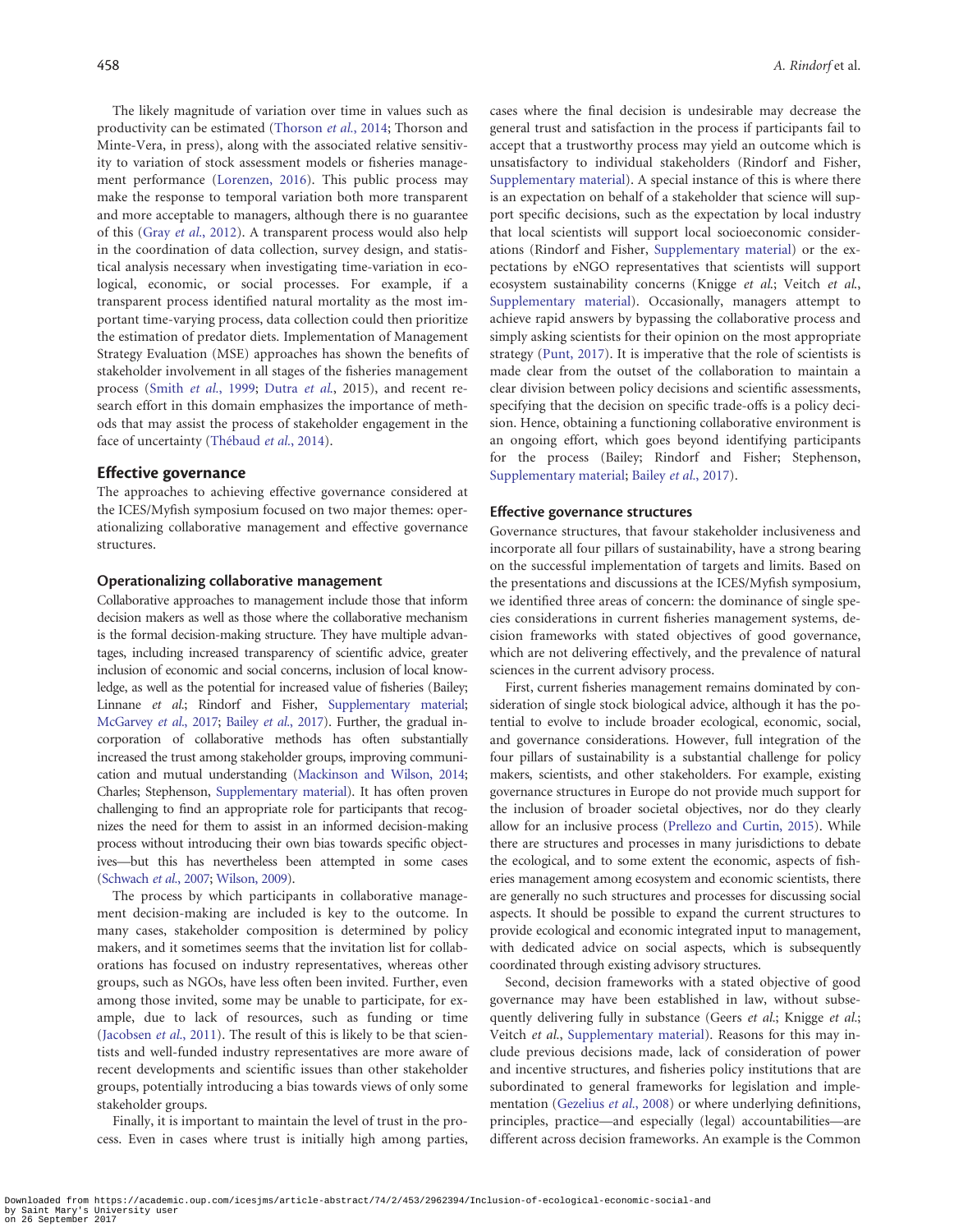<span id="page-6-0"></span>Fisheries Policy of the European Union, which states as one of its objectives that the policy 'shall implement the ecosystem based approach to fisheries management', while the Lisbon Treaty splits competencies for the marine environment and for fisheries policy into two different levels of governance (Member State and Community, respectively). This in practice becomes a hindrance for the implementation of an ecosystem approach. Fisheries management plans within the EU are limited by path dependency by being subject to the concept of 'relative stability', which dictates a stock-by-stock perspective, making inclusion of biological inter-actions among species virtually impossible ([Ram](#page-9-0)í[rez-Monsalve](#page-9-0) et al.[, 2016](#page-9-0)). While these issues have prevented requests for integrated advice being issued from a single managing body, they do provide the necessary policy focus for scientific advice to accommodate ecological, economic, and social aspects, and for that advice to be provided. While this would not eliminate the need for a clarification on the decision-making responsibilities, it would remove the lack of clear scientific advice as an explanation for not acting in accordance with the stated policies.

Third, the integration of social and governance considerations is complicated by the fact that the current advisory process in most jurisdictions is dominated by natural sciences. Evaluation of social and governance aspects of fisheries management requires integration of other disciplines or at the very least, parallel advice from other sources. Simply adding a collaborative dimension to an advisory process based on natural science only is not likely to address social considerations adequately (Payá, [Supplementary material\)](http://icesjms.oxfordjournals.org/lookup/suppl/doi:10.1093/icesjms/fsw226/-/DC1), although these considerations are implicit in the political decisions on catch opportunities, for ex-ample in the EU (Voss et al., [Supplementary material](http://icesjms.oxfordjournals.org/lookup/suppl/doi:10.1093/icesjms/fsw226/-/DC1)). Instead, the decision-making system in which the process of sciencemanagement interactions occurs, from carrying out research to using research results in decision support, will need to be modified. A governance structure is needed to define clear objectives and operational frameworks that clarify stakeholder roles, responsibilities, and mandates, such that collaboration between stakeholders and scientists from several disciplines can be pro-ductive and have an actual effect on management [\(Eliasen](#page-7-0) et al., [2015;](#page-7-0) [Ram](#page-9-0)írez-Monsalve et al., 2016; Charles, [Supplementary](http://icesjms.oxfordjournals.org/lookup/suppl/doi:10.1093/icesjms/fsw226/-/DC1) [material](http://icesjms.oxfordjournals.org/lookup/suppl/doi:10.1093/icesjms/fsw226/-/DC1)).

#### Ways to evolve fisheries management

This paper has highlighted four priority areas to evolve and improve fisheries management: (1) addressing all four pillars of sustainability in fisheries management, (2) defining internally consistent targets and limits for management, (3) addressing

uncertainty and variability, and (4) effective governance. For each of these main areas, we have suggested ways forward and summarize these below in a list of 10 possible ways to advance ecosystem-based fisheries management (Table 2).

### Addressing ecological, economic, social, and governance dimensions of sustainability in fisheries management

A major challenge in fisheries management is that of reaching agreement on which targets should be considered within ecosystem-based management. While interpretations of MSY have evolved considerably since the concept was first conceived, there is no agreement on how the MSY concept is to evolve from its narrow single species interpretation to incorporate other aspects and reconcile interdependencies between the attainments of different objectives. The efforts to encompass ecological, economic, and social objectives as well as governance processes in modelling of trade-offs has hitherto been limited mainly to ecological and to some extent the economic objectives, leaving out social objectives and governance processes. Addressing this shortcoming requires that we (1) define agreed ecological, economic and social indicators with clear links to management measures. Accompanying this, scientists should (2) extend collaboration among ecological, economic and social scientists even more so in cases where the governance structure differs among objectives, such as is seen in ecological- and fisheries-related objectives in the EU.

### Defining internally consistent targets and limits for management

The current advice structures can be expanded with dedicated advice on social aspects, which is subsequently coordinated through existing advisory structures. This will lead to defining specified targets and limits for all indicators, and tolerance levels for their achievement, leading to a capability to (3) provide advice that is internally consistent with all stated objectives whenever possible and clearly demonstrates conflicts where it is not. A step in that direction can be to (4) investigate the role of MSY-based PGMY ranges as a basis for the incorporation of mixed fisheries, ecological, and economic considerations. Suitable analytical advice must clearly communicate conflicts by being transparent with respect to the weights given in management decisions to ecological, economic and social considerations. Accompanying this more holistic approach is the need to (5) recognize that choices regarding trade-offs reflect a political process. Greater development and use of decision support tools, which fully embrace the complexity of fisheries

Table 2. Suggested ways forward to include all four pillars of sustainability within operational ecosystem-based fisheries management.

|    | <b>Challenge</b>                                                                                                                            |
|----|---------------------------------------------------------------------------------------------------------------------------------------------|
|    | Define agreed ecological, economic and social indicators with clear links to management measures                                            |
|    | Extend the collaboration between ecological, economic and social scientists                                                                 |
|    | Provide advice that is internally consistent with all stated objectives whenever possible and clearly demonstrate conflicts where it is not |
|    | Investigate the role of MSY-based PGMY ranges as a basis for the incorporation of mixed fisheries, ecological and economic considerations   |
|    | Recognize that choices regarding trade-offs reflect a political process                                                                     |
| 6  | Communicate 'uncertainty' and 'variability' and define the feasible range of management responses to each                                   |
|    | Address spatio-temporal dynamics and changes in distribution within scientific advice and institutions.                                     |
| 8  | Promote governance concepts and decision-making frameworks to emphasize adaptive collaborative management and reduce barriers               |
|    | Define the composition and influence of stakeholders in decision-making processes clearly                                                   |
| 10 | Build and maintain trust, interaction, common ground and common language in collaboration with stakeholders                                 |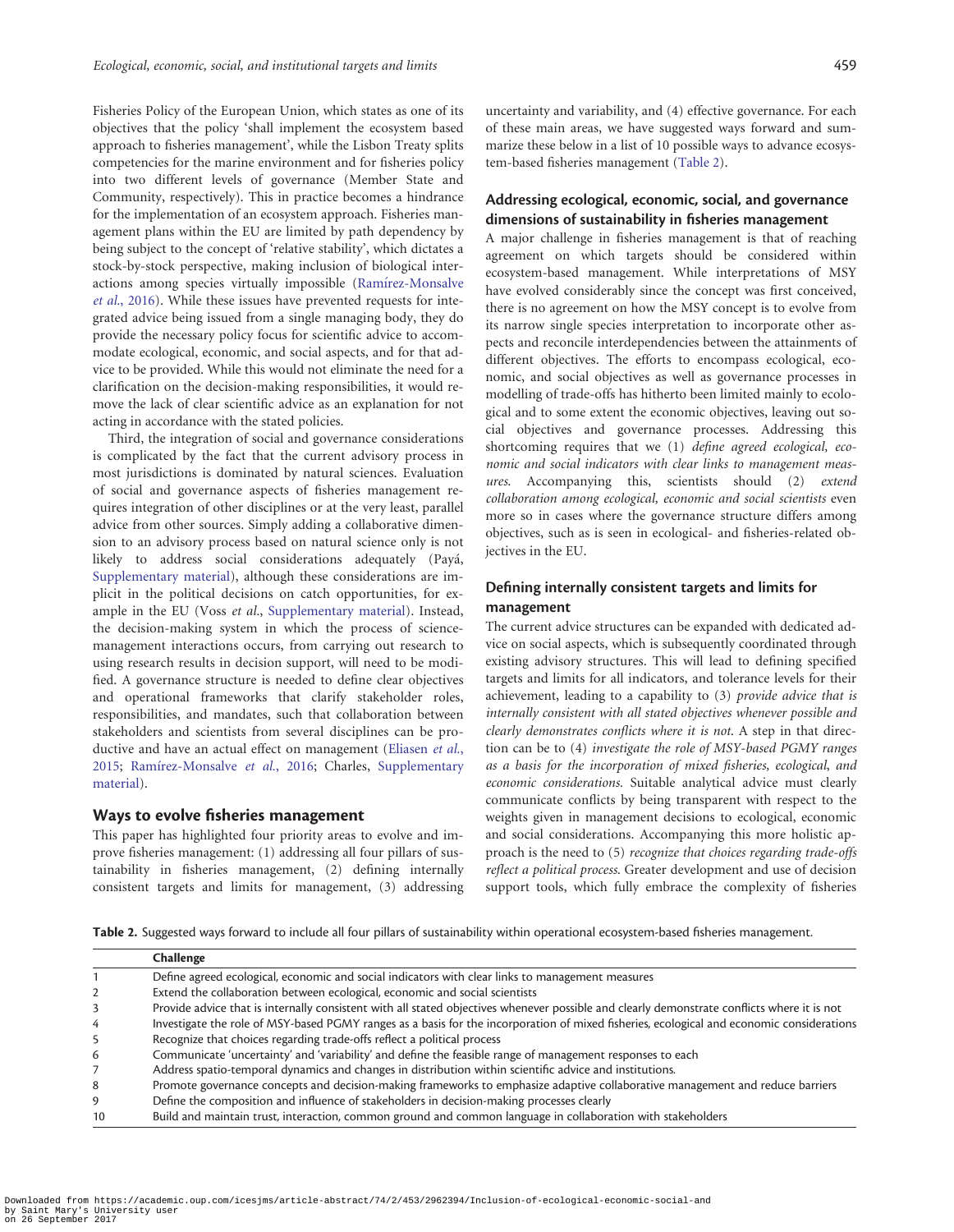<span id="page-7-0"></span>social–ecological systems, as part of adaptive management approaches, may facilitate communication between science, and stakeholders involved in the decision-making process, leading to reduced risks of disjunctions between scientific advice and decisions.

#### Addressing uncertainty and variability

Fisheries management is undergoing a shift in philosophy, which is leading to more fully embracing uncertainty and complexity and to recognizing fisheries as social–ecological systems and more broadly as complex adaptive systems. This has two major implications. First, scientists and stakeholders need to approach the challenge to (6) communicate 'uncertainty' and 'variability' and define the feasible range of management responses to each of these. Related to this is the need to (7) address spatio-temporal dynamics and changes in distributions of species and fishers, and more generally in the ecological, economic and social components of the fishery system, within scientific advice and institutions.

#### Effective governance

A major implication in recognizing the complex systems nature of fisheries is the need to (8) promote governance concepts and decision-making frameworks to emphasize adaptive collaborative management and reduce barriers to the development of governance frameworks in which horizontal (between sectors) and vertical (international, regional, national, local) levels are well integrated. To operationalize collaborative management, a governance framework must be designed and implemented. This framework must (9) define the composition and influence of stakeholders in decision-making processes clearly. Though barriers do exist, the existing structures generally provide the necessary policy anchor for interdisciplinary scientific advice to accommodate ecological, economic, and social aspects. Providing such advice would remove the lack of clear scientific advice as an explanation for not acting in accordance with stated policies.

Scientists, industry representatives, NGOs, and managers need to know how to position themselves to act in collaboration. This requires that we (10) build and maintain trust, interaction, common ground, and common language. Maintaining a functioning collaborative environment with responsibility in line with participation requires ongoing effort. Although this is listed last in [Table 2,](#page-6-0) it is perhaps the most important aspect in moving forward towards an incorporation of all societal aspects in an efficient ecosystem based fisheries management.

#### Supplementary data

[Supplementary material](http://icesjms.oxfordjournals.org/lookup/suppl/doi:10.1093/icesjms/fsw226/-/DC1) is available at the ICESJMS online version of the manuscript.

#### Acknowledgements

The authors would like to thank all participants of the Joint ICES/Myfish symposium on targets and limits in long-term fisheries management for their enthusiastic participation in discussion and reflections.

#### Funding

The research leading to these results has received funding from the European Community's Seventh Framework Programme (FP7/2007–2013) under Grant agreement MYFISH number 289257 (A. R., L. W. C., D. G., N. H., A. K., C. Ma., J. M., R. P., D. R., C. R., G. T., and R. V.). A. C. and R. L. S. acknowledge funding from the Natural Sciences and Engineering Research Council of Canada, and A. C. acknowledges the Social Sciences and Humanities Research Council of Canada.

#### References

- Aanesen, M., Armstrong, C. W., Bloomfield, H. J., and Röckmann, C. 2014. What does stakeholder involvement mean for fisheries management? Ecology and Society, 19: 35.
- Bailey, J. L., Liu, Y., and Davidsen, J. G. 2017. Bridging the gap between fisheries science and society: exploring fisheries science as a social activity. ICES Journal of Marine Science, 74: 598–611.
- Beaugrand, G., Brander, K. M., Lindley, J. A., Souissi, S., and Reid, P. C. 2003. Plankton effect on cod recruitment in the North Sea. Nature, 426: 661–664.
- Berkes, F., Hughes, T. P., Steneck, R. S., Wilson, J. A., Bellwood, D. R., Crona, B., Folke, C. et al. 2006. Globalization, roving bandits, and marine resources. Science, 311: 1557–1558.
- Bishop, J., Venables, W. N., Dichmont, C. M., and Sterling, D. J. 2008. Standardizing catch rates: is logbook information by itself enough? ICES Journal of Marine Science, 65: 255–266.
- Brooks, K., Schirmer, J., Pascoe, S., Triantafillos, L., Jebreen, E., Cannard, T., and Dichmont, C. M. 2015. Selecting and assessing social objectives for Australian fisheries management. Marine Policy, 53: 111–122.
- Cadigan, N. G., and Wang, S. 2016. Local sensitivity of per-recruit fishing mortality reference points. Journal of Biological Dynamics, 10: 525–545.
- Charles, A. 1988. Fishery socioeconomics: a survey. Land Economics, 64: 276–295.
- Charles, A. 1995. Fishery science: the study of fishery systems. Aquatic Living Resources, 8: 233–239.
- Charles, A. 1998. Living with uncertainty in fisheries: analytical methods, management priorities and the Canadian groundfishery experience. Fisheries Research, 37: 37–50.
- Charles, A. 2001. Sustainable Fishery Systems. Wiley-Blackwell, Oxford, UK, 384p.
- Christensen, V. 2010. MEY=MSY. Fish and Fisheries, 11: 105-110.
- Dichmont, C. M., Pascoe, S., Jebreen, E., Pears, R., Brooks, K., and Perez, P. 2013. Choosing a fishery's governance structure using data poor methods. Marine Policy, 37: 123–131. DOI 10.1016/ j.marpol.2012.02.018.
- Doyen, L., Thebaud, O., Béné, C., Martinet, V., Gourguet, S., Bertignac, M., Fifas, S., and Blanchard, F. 2012. A stochastic viability approach to ecosystem-based fisheries management. Ecological Economics, 75: 32–42.
- Dutra, L. X., Thébaud, O., Boschetti, F., Smith, A. D., and Dichmont, C. M. 2015. Key issues and drivers affecting coastal and marine resource decisions: Participatory management strategy evaluation to support adaptive management. Ocean & Coastal Management, 116: 382–395.
- Eigaard, O. R., Marchal, P., Gislason, H., and Rijnsdorp, A. D. 2014. Technological development and fisheries management. Reviews in Fisheries Science and Aquaculture, 22: 156–174.
- Eliasen, S. Q., Hegland, T. J., and Raakjær, J. 2015. Decentralising: the implementation of regionalization and co-management under the post-2013 Common Fisheries Policy. Marine Policy, 62: 224–232.
- EU. 2013. Council and Parliament. Regulation (EU) No 1380/2013 of the European Parliament and of the Council of 11 December 2013 on the Common Fisheries Policy, amending Council Regulations (EC) No 1954/2003 and (EC) No 1224/2009 and repealing Council Regulations (EC) No 2371/2002 and (EC) No 639/2004 and Council Decision 2004/585/EC. In: Official Journal of the European Communities, L 354 (28.12.2013), pp. 22–61. [http://faolex.fao.org/cgi-bin/faolex.exe?rec\\_id](http://faolex.fao.org/cgi-bin/faolex.exe?rec_id=130290&database=faolex&search_type=link&table=result&lang=eng&format_name=)=[130290&data](http://faolex.fao.org/cgi-bin/faolex.exe?rec_id=130290&database=faolex&search_type=link&table=result&lang=eng&format_name=)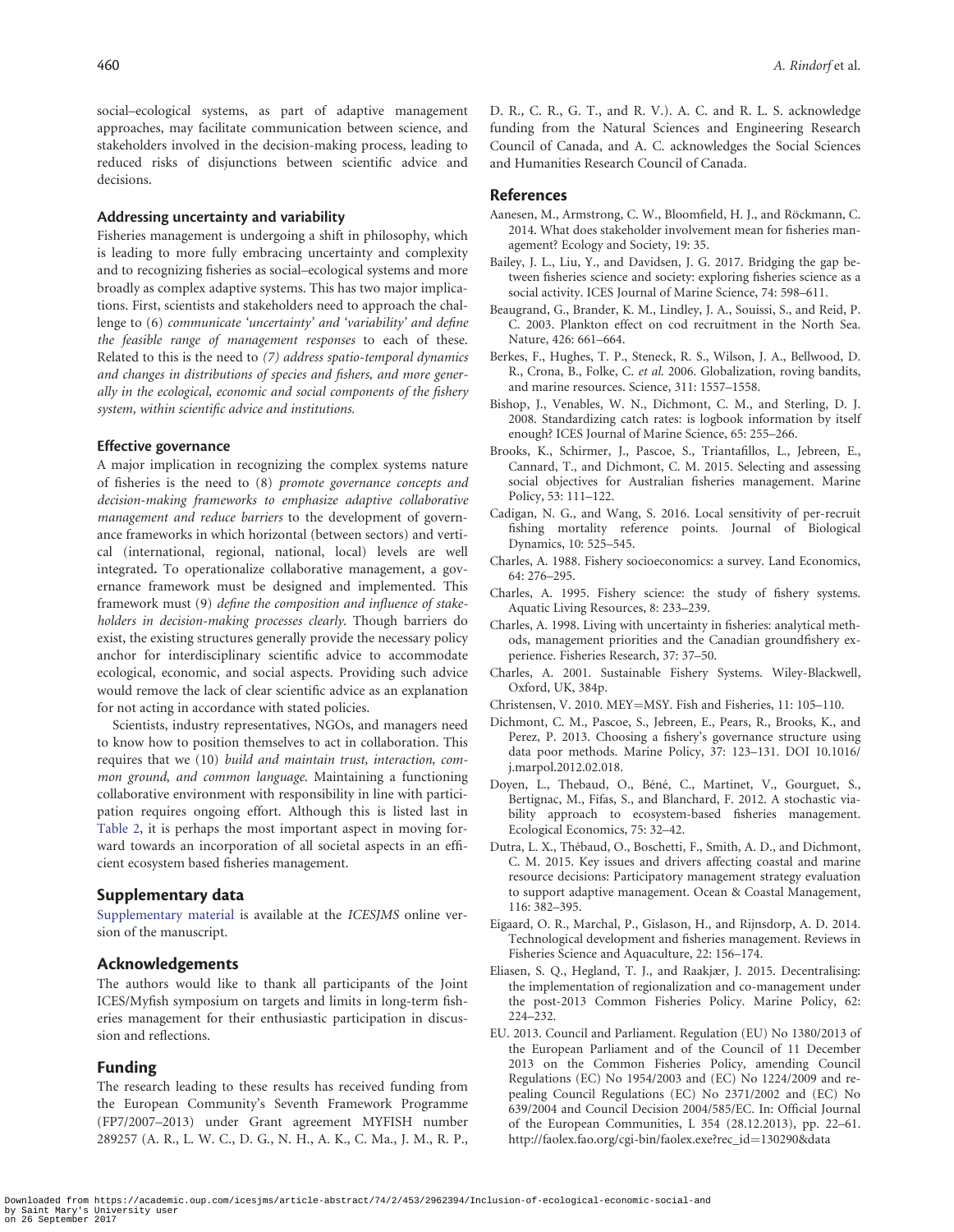<span id="page-8-0"></span>[base](http://faolex.fao.org/cgi-bin/faolex.exe?rec_id=130290&database=faolex&search_type=link&table=result&lang=eng&format_name=)=[faolex&search\\_type](http://faolex.fao.org/cgi-bin/faolex.exe?rec_id=130290&database=faolex&search_type=link&table=result&lang=eng&format_name=)=[link&table](http://faolex.fao.org/cgi-bin/faolex.exe?rec_id=130290&database=faolex&search_type=link&table=result&lang=eng&format_name=)=[result&lang](http://faolex.fao.org/cgi-bin/faolex.exe?rec_id=130290&database=faolex&search_type=link&table=result&lang=eng&format_name=)=[eng&format](http://faolex.fao.org/cgi-bin/faolex.exe?rec_id=130290&database=faolex&search_type=link&table=result&lang=eng&format_name=) [\\_name](http://faolex.fao.org/cgi-bin/faolex.exe?rec_id=130290&database=faolex&search_type=link&table=result&lang=eng&format_name=)¼[@ERALL](http://faolex.fao.org/cgi-bin/faolex.exe?rec_id=130290&database=faolex&search_type=link&table=result&lang=eng&format_name=)

- FAO. 1995. Code of Conduct for Responsible Fisheries. Food and Agriculture Organization of the United Nations, Rome, Italy. 49 pp.
- FAO. 2003. The ecosystem approach to fisheries. FAO Technical Guidelines for Responsible Fisheries, 4(Suppl. 2): 1–112.
- Fogarty, M. J. 2014. The art of ecosystem-based fishery management. Canadian Journal of Fisheries and Aquatic Science, 71: 479–490. dx.doi.org/10.1139/cjfas-2013-0203
- Garcia, D., Prellezo, R., Sampedro, P., Castro, J., Cervino, S., Da- ~ Rocha, J., Cutrin, J., and Gutierrez, M. 2017. Bio-economic multistock reference points as a tool to overcome the drawbacks of landing obligation. ICES Journal of Marine Science, 74: 511–524.
- Gaichas, S., Fogarty, M. J., Fay, G., Gamle, R., Lucey, S., and Smith, L. 2017. Combining stock, multispecies, and ecosystem level fishery objectives within an operational management procedure: simulations to start the conversation? ICES Journal of Marine Science, 74: 552–565.
- Garcia, S. M. 1995. The precautionary approach to fisheries and its implications for fishery research, technology and management: an updated review. FAO Technical Paper, 350.
- Garcia, S. M. 2003. The ecosystem approach to fisheries: issues, terminology, principles, institutional foundations, implementation and outlook. FAO Technical Paper, 443.
- Gezelius, S. S., Hegland, T. J., Palevski, H., and Raakjær, J. 2008. The politics of implementation in resource conservation: comparing the EU/Denmark and Norway. In Making Fisheries Management Work. Reviews: Methods and Technologies in Fish Biology and Fisheries, 8, pp. 207–229. Ed. by S. S. Gezelius and J. Raakjær.Springer, London.
- Gislason, H. 1999. Single and multispecies reference points for Baltic fish stocks. ICES Journal of Marine Science, 56: 571–583.
- Gourguet, S., Thébaud, O., Dichmont, C., Jennings, S., Little, L. R., Pascoe, S., Deng, R., and Doyen, L. 2014. Risk versus economic performance in a mixed fishery. Ecological Economics, 99: 110–120.
- Gray, S., Chan, A., Clark, D., and Jordan, R. 2012. Modeling the integration of stakeholder knowledge in social–ecological decisionmaking: Benefits and limitations to knowledge diversity. Ecological Modelling, 229: 88–96.
- Haapasaari, P., Kulmala, S., and Kuikka, S. 2012. Growing into interdisciplinarity: how to converge biology, economics, and social science in fisheries research? Ecology and Society, 17: 6.
- Haltuch, M. A., and Punt, A. E. 2011. The promises and pitfalls of including decadal-scale climate forcing of recruitment in groundfish stock assessment. Canadian Journal of Fisheries and Aquatic Sciences, 68: 912–926.
- Hamon, K., Frusher, S., Little, L. R., Thébaud, O., and Punt, A. 2013. Adaptive behaviour of fishers to external perturbations: simulation of the Tasmanian rock lobster fishery. Reviews in Fish Biology and Fisheries, 24: 1–16.
- Harma, C., Brophy, D., Minto, C., and Clarke, M. 2012. The rise and fall of autumn-spawning herring (Clupea harengus L.) in the Celtic Sea between 1959 and 2009: temporal trends in spawning component diversity. Fisheries Research, 121: 31–42.
- Hicks, A. C., Taylor, N., Grandin, C., Taylor, I. G., and Cox, S. 2014. Status of the Pacific Hake (whiting) Stock in U.S. and Canadian Waters in 2013. International Joint Technical Committee for Pacific Hake, Seattle, Washington, USA (2014).
- Hilborn, R. 2007. Managing fisheries is managing people: what has been learned? Fish and Fisheries, 8: 285–296.
- Hilborn, R. 2010. Pretty good yield and exploited fishes. Marine Policy, 34: 193–196.
- Hilborn, R., and Walters, C. J. 1992. Quantitative Fisheries Stock Assessment — Choice, Dynamics and Uncertainty, 1st edn. Springer, Norwell, MA.
- Hilborn, R., Fulton, E. A., Green, B. S., Hartmann, K., Tracey, S. R., and Watson, R. A. 2015. When is a fishery sustainable? Canadian Journal of Fisheries and Aquatic Sciences, 72: 1433–1441.
- Hilborn, R., Stewart, I. J., Branch, T. A., and Jensen, O. P. 2012. Defining trade-offs among conservation, profitability, and food security in the California Current Bottom-Trawl Fishery. Conservation Biology, 26: 257–268.
- Hoefnagel, E., de Vos, B., and Buisman, E. 2015. Quota swapping, relative stability, and transparency. Marine Policy, 57: 111–119.
- Ianelli, J. N., Honkalehto, T., Barbeaux, S., and Kotwicki, S. 2015. Assessment of the walleye pollock stock in the Eastern Bering Sea. NPFMC Bering Sea and Aleutian Islands SAFE. Alaska Fisheries Science Center, Seattle.
- Jacobsen, N. S., Gislason, H., and Andersen, K. H. 2014. The consequences of balanced harvesting of fish communities. Proceedings of the Royal Society. B. Biological Science, 281: 20132701. doi:10.1098/rspb.2013.2701.
- Jacobsen, R. B., Wilson, D. C. K., and Ramirez-Monsalve, P. 2011. Empowerment and regulation – dilemmas in participatory fisheries science. Fish and Fisheries, 69: 1–12.
- Kempf, A., Mumford, J., Levontin, P., Leach, A., Hoff, A., Hamon, K. G., Bartelings, H. et al. 2016. The MSY concept in a multiobjective fisheries environment – lessons learned from the North Sea. Marine Policy, 69: 146–158.
- Levin, P. S., Williams, G. D., Rehr, A., Norman, K. C., and Harvey, C. J. 2015. Developing conservation targets in social-ecological systems. Ecology and Society, 20: 6.
- Link, J. 2010. Ecosystem-based Fisheries Management: Confronting Tradeoffs. Cambridge University Press, Cambridge, UK.
- Long, R. D., Charles, A., and Stephenson, R. L. 2015. Key principles of marine ecosystem-based management. Marine Policy, 57: 53–60.
- Lorenzen, K. 2016. Toward a new paradigm for growth modeling in fisheries stock assessments: embracing plasticity and its consequences. Fisheries Research, 180: 4–22.
- Mace, P. M. 1994. Relationships between common biological reference points used as thresholds and targets of fisheries management strategies. Canadian Journal of Fisheries and Aquatic Sciences, 51: 110–122.
- Mace, P. M. 2001. A new role for MSY in single-species and ecosystem approaches to fisheries stock assessment and management. Fish and Fisheries, 2: 2–32.
- Mackinson, S., and Wilson, D. C. K. 2014, Building bridges among scientists and fishermen with participatory action research. In Social Issues in Sustainable Fisheries Management. Springer, New York. pp. 121–139.
- McGarvey, R., Linnane, A., Matthews, J. M., and Jones, A. 2017. Decision rules for quota setting to support spatial management in a lobster (Jasus edwardsii) fishery. ICES Journal of Marine Science, 74: 588–597.
- Martinet, V., Thébaud, O., and Doyen, L. 2007. Defining viable recovery paths toward sustainable fisheries. Ecological Economics, 64: 411–422.
- Merino, G., Quetglas, A., Maynou, F., Garau, A., Arrizabalaga, H., Murua, H., Santiago, J. et al. 2015. Improving the performance of a Mediterranean demersal fishery towards economic objectives beyond MSY. Fisheries Research, 161: 131–144.
- Miller, D. C., and Shelton, P. A. 2010. "Satisficing" and trade-offs: evaluating rebuilding strategies for Greenland halibut off the east coast of Canada. ICES Journal of Marine Science, 67: 1896–1902.
- Minto, C., Mills Flemming, J., Britten, G. L., and Worm, B. 2013. Productivity dynamics of Atlantic cod. Canadian Journal of Fisheries and Aquatic Sciences, 71: 203–216.
- Nielsen, A., and Berg, C. W. 2014. Estimation of time-varying selectivity in stock assessments using state-space models. Fisheries Research, 158: 96–101.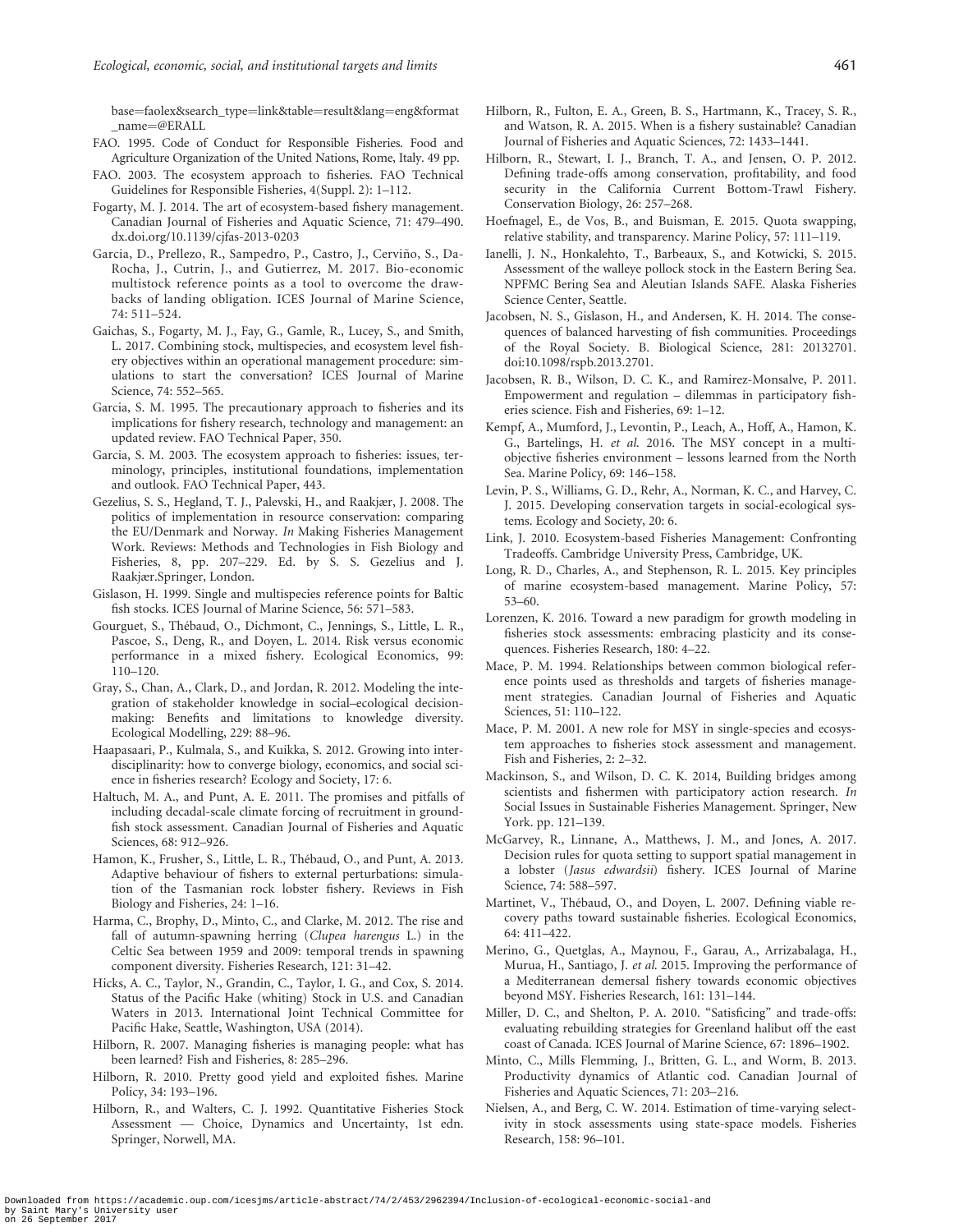- <span id="page-9-0"></span>Nøttestad, L., Utne, K. R., Oskarsson, G. J., Jonsson, S., Jacobsen, J. - A., Tangen, Ø., Anthonypillai, V. et al. 2016. Quantifying changes in abundance, biomass and spatial distribution of Northeast Atlantic (NEA) mackerel (Scomber scombrus) in the Nordic Seas from 2007 to 2014. ICES Journal of Marine Science, 73: 359–373.
- Pascoe, S., Coglan, L., Punt, A. E., and Dichmont, C. M. 2012. Impacts of vessel capacity reduction programmes on efficiency in fisheries: the case of Australia's Multispecies Northern Prawn Fishery. Journal of Agricultural Economics, 63: 425–443.
- Pascoe, S., Hutton, T., Thebaud, O., Deng, R., Klaer, N., and Vieira, S. 2015. Setting economic target reference points for multiple species in mixed fisheries, FRDC Final Report. CSIRO, Brisbane.
- Pascoe, S. D., Plagányi, É. E., and Dichmont, C. M. 2017. Modelling multiple management objectives in fisheries: Australian experiences. ICES Journal of Marine Science, 74: 464–474.
- Pascoe, S., Thebaud, O., and Vieira, S. 2014. Estimating proxy economic target reference points in data-poor single-species fisheries. Marine and Coastal Fisheries, 6: 247–259.
- Perry, A. L., Low, P. J., Ellis, J. R., and Reynolds, J. D. 2005. Climate change and distribution shifts in marine fishes. Science, 308: 1912–1915.
- Pinsky, M. L., Worm, B., Fogarty, M. J., Sarmiento, J. L., and Levin, S. A. 2013. Marine taxa track local climate velocities. Science, 341: 1239–1242.
- Poos, J. J., and Rijnsdorp, A. D. 2007. An "experiment" on effort allocation of fishing vessels: the role of interference competition and area specialization. Canadian Journal of Fisheries and Aquatic Sciences, 64: 304–313.
- Prellezo, R., and Curtin, R. 2015. Confronting the implementation of marine ecosystem-based management within the Common Fisheries Policy reform. Ocean and Coastal Management, 117: 43–51.
- Punt, A. E. 2017. Strategic management decision-making in a complex world: quantifying, understanding, and using trade-offs. ICES Journal of Marine Science, 74: 499–510.
- Punt, A. E., Szuwalski, C. S., and Stockhausen, W. 2014. An evaluation of stock–recruitment proxies and environmental change points for implementing the US Sustainable Fisheries Act. Fisheries Research, 157: 28–40.
- Quetglas, A., Merino, G., Ordines, F., Guijarro, B., Garau, A., Grau, A. M., Oliver, P., and Massutí, E. 2016. Assessment and management of western Mediterranean small-scale fisheries. Ocean and Coastal Management, 133: 95–104.
- Ramírez-Monsalve, P., Raakjær, J., Nielsen, K. N., Santiago, J. L., Ballesteros, M., Laksá, U., and Degnbol, P. 2016. Ecosystem Approach to Fisheries Management (EAFM) in the EU – current science–policy–society interfaces and emerging requirements. Marine Policy, 66: 83–92.
- Rehr, A. P., Williams, G. D., and Levin, P. S. 2014. A test of the use of computer generated visualizations in support of ecosystem-based management. Marine Policy, 46: 14–18.
- Rindorf, A., and Lewy, P. 2006. Warm, windy winters drive cod north and homing of spawners keeps them there. Journal of Applied Ecology, 43: 445–453.
- Rindorf, A., and Lewy, P. 2012. Estimating the relationship between abundance and distribution. Canadian Journal of Fisheries and Aquatic Sciences, 69: 382–397.
- Rindorf, A., Mumford, J., Baranowski, P., Clausen, L. W., Garcia, L., Hintzen, N., Holt, J. et al. 2016. Expanding the MSY concept to reflect multidimensional fisheries management objectives. Submitted for publication.
- Rindorf, A., Dichmont, C. M., Levin, P. S., Mace, P., Pascoe, S., Prellezo, R., Punt, A. E. et al. 2017. Food for thought: pretty good multispecies yield. ICES Journal of Marine Science, 74: 475–486.
- Röckmann, C., Tol, R. S. J., Schneider, U. A., and John, M. A. S. 2009. Rebuilding the Eastern Baltic cod stock under

environmental change (part II): taking into account the costs of a marine protected area. Natural Resource Modeling, 22: 1–25.

- Röckmann, C., van Leeuwen, J., Goldsborough, D., Kraan, M., and Piet, G. 2015. The interaction triangle as a tool for understanding stakeholder interactions in marine ecosystem based management. Marine Policy, 52: 155–162.
- Sampedro, P., Prellezo, R., García, D., Da-Rocha, J. M., Cerviño, S., Torralba, J., Touza, J. et al. 2017. To shape or to be shaped: engaging stakeholders in fishery management advice. ICES Journal of Marine Science, 74: 487–498.
- Schwach, V., Bailly, D., Christensen, A. S., Delaney, A. E., Degnbol, P., Van Densen, W. L., Holm, P. et al. 2007. Policy and knowledge in fisheries management: a policy briefa. ICES Journal of Marine Science, 64: 798–803.
- Smith, A. D., Brown, C. J., Bulman, C. M., Fulton, E. A., Johnson, P., Kaplan, I. C., Lozano-Montes, H. et al. 2011. Impacts of fishing low-trophic level species on marine ecosystems. Science, 333: 1147–1150.
- Smith, A. D. M., Sainsbury, K. J., and Stevens, R. A. 1999. Implementing effective fisheries-management systems –management strategy evaluation and the Australian partnership approach. ICES Journal of Marine Science, 56: 967–979.
- Smith, T., and Punt, A. E. 2001. The gospel of maximum sustainable yield in fisheries management: birth, crucifixion and reincarnation. In Conservation of Exploited Species. Ed. by J. D. Reynolds, G. M. Mace, K. H. Redford, and J. G. Robinson. Cambridge University Press, Cambridge, UK. 41–66pp.
- Stewart, I. J., and Martell, S. 2015. Assessment of the Pacific halibut stock at the end of 2014. International Pacific Halibut Commission Report of Assessment and Research Activities 2014, pp. 169–196. International Pacific Halibut Commission, Seattle, WA.
- Swain, D. P., and Benoît, H. P. 2015. Extreme increases in natural mortality prevent recovery of collapsed fish populations in a Northwest Atlantic ecosystem. Marine Ecology Progress Series, 519: 165–182.
- Swain, D. P., Savoie, L., and Aubry, É. 2012. Recovery Potential Assessment for the Laurentian South designatable unit of Atlantic Cod (Gadus morhua): the southern Gulf of St. Lawrence cod stock (NAFO Div. 4T-4Vn (Nov–Apr). DFO Can. Sci. Advis. Sec. Res. Doc. 2012/052. iii + 51 p.
- Szuwalski, C. S., and Punt, A. E. 2013. Fisheries management for regime-based ecosystems: a management strategy evaluation for the snow crab fishery in the eastern Bering Sea. ICES Journal of Marine Science, 70: 955–967.
- Thébaud, O., Ellis, N., Little, L. R., Doyen, L., and Marriott, R. J. 2014. Viability trade-offs in the evaluation of strategies to manage recreational fishing in a marine park. Ecological Indicators, 46: 59–69.
- Thorson, J. T., Jensen, O. P., and Zipkin, E. F. 2014. How variable is recruitment for exploited marine fishes? A hierarchical model for testing life history theory. Canadian Journal of Fisheries and Aquatic Sciences, 71: 973–983.
- Thorson, J. T., and Minte-Vera, C. (In press) Relative magnitude of cohort, age, and year effects on size at age of exploited marine fishes. Fisheries Research.
- Thorson, J. T., Pinsky, M. L., and Ward, E. J. 2016. Model-based inference for estimating distribution changes in marine species. Methods in Ecology and Evolution
- Ulrich, C., Vermard, Y., Dolder, P. J., Brunel, T., Jardim, E., Holmes, S. J., Kempf, A. et al. 2017. Achieving maximum sustainable yield in mixed fisheries: a management approach for the North Sea demersal fisheries. ICES Journal of Marine Science, 74: 566–575.
- US. 2007. Magnuson-Stevens Fishery Conservation Management Reauthorization Act of 2006.Public Law, 479.
- Vermard, Y., Marchel, P., Mahevas, S., and Thebaud, O. 2008. A dynamic model of the Bay of Biscay pelagic fleet simulating fishing trip choice: the response to the closure of the European anchovy